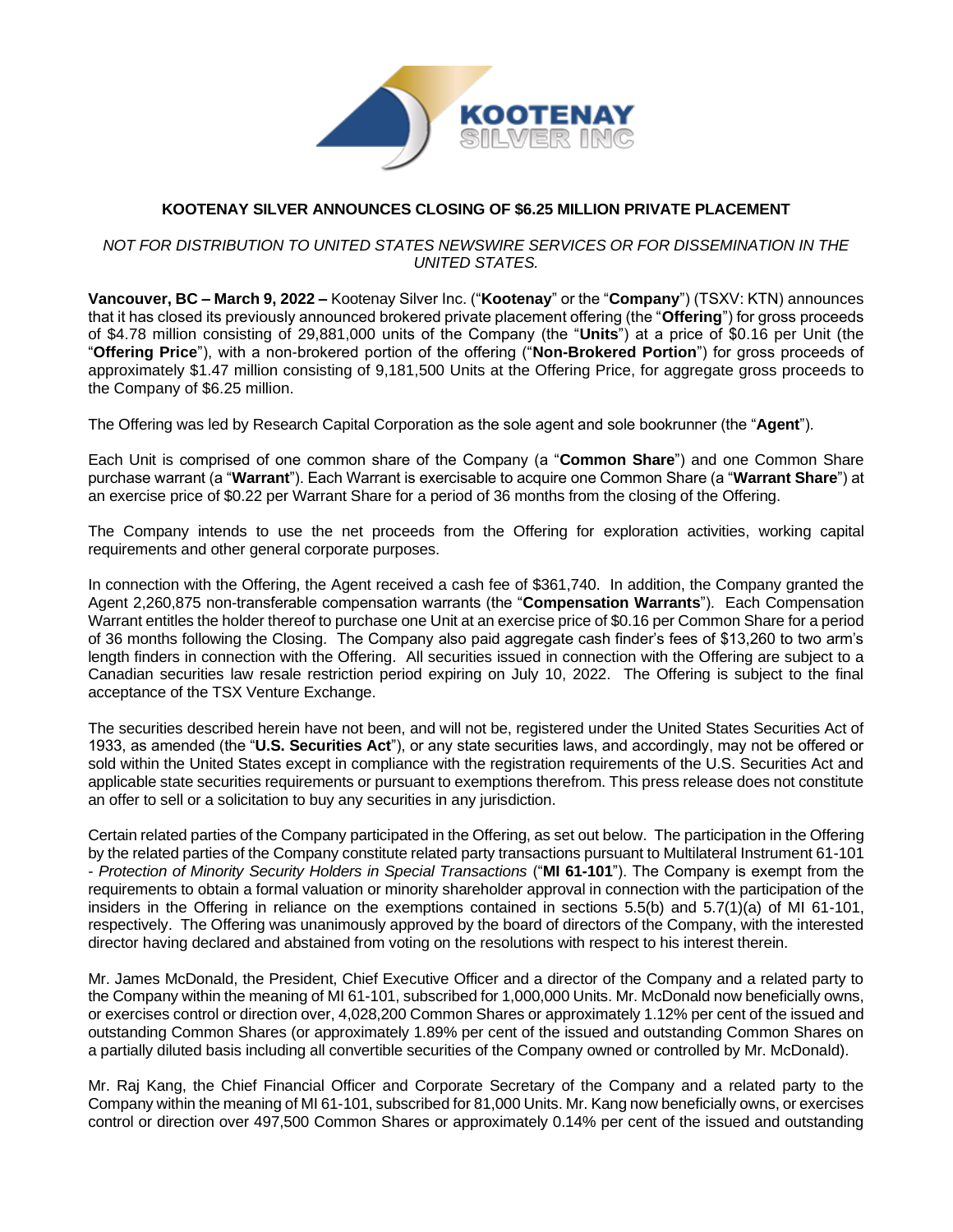Common Shares (or approximately 0.49% per cent of the issued and outstanding Common Shares on a partially diluted basis including all convertible securities of the Company owned or controlled by Mr. Kang).

#### **KOOTENAY SILVER INC.**

#### **Per: "***James M. McDonald***" James McDonald, President and Chief Executive Officer**

#### **About Kootenay Silver Inc.**

Kootenay Silver Inc. is an exploration company actively engaged in the discovery and development of mineral projects in the Sierra Madre Region of Mexico. Supported by one of the largest junior portfolios of silver assets in Mexico, Kootenay continues to provide its shareholders with significant leverage to silver prices. The Company remains focused on the expansion of its current silver resources, new discoveries and the near-term economic development of its priority silver projects located in prolific mining districts in Sonora, State and Chihuahua, State, Mexico, respectively.

#### **For additional information, please contact:**

**James McDonald, CEO and President** at 403-880-6016 **Ken Berry, Chairman** at 604-601-5652; 1-888-601-5650 or visit: [www.kootenaysilver.com](http://www.kootenaysilver.com/)

*Neither the TSX Venture Exchange nor its Regulation Services Provider (as defined in the policies of the TSX Venture Exchange) accepts responsibility for the adequacy or accuracy of the contents of this news release.*

## **CAUTIONARY NOTE REGARDING FORWARD-LOOKING STATEMENTS:**

The information in this news release has been prepared as at the date hereof. Certain statements in this news release, referred to herein as "forward-looking statements", constitute "forward-looking statements" under the provisions of Canadian provincial securities laws. These statements can be identified by the use of words such as "expected", "may", "will" or similar terms and include statements regarding receipt of regulatory approval of the Offering and the expected use of the net proceeds of the Offering.

Forward-looking statements are necessarily based upon a number of factors and assumptions that, while considered reasonable by Kootenay as of the date of such statements, are inherently subject to significant business, economic and competitive uncertainties and contingencies. Many factors, known and unknown, could cause actual results to be materially different from those expressed or implied by such forward-looking statements, including that the Company is able to obtain regulatory approval of the Offering and that the Company will be able to use the proceeds of the Offering as anticipated. Readers are cautioned not to place undue reliance on these forward-looking statements, which speak only as of the date made. Except as otherwise required by law, Kootenay expressly disclaims any obligation or undertaking to release publicly any updates or revisions to any such statements to reflect any change in Kootenay's expectations or any change in events, conditions or circumstances on which any such statement is based.

**Cautionary Note to US Investors:** This news release includes Mineral Reserves and Mineral Resources classification terms that comply with reporting standards in Canada and the Mineral Reserves and the Mineral Resources estimates are made in accordance with National Instrument 43-101 – Standards of Disclosure for Mineral Projects ("NI 43-101"). NI 43-101 is a rule developed by the Canadian Securities Administrators that establishes standards for all public disclosure an issuer makes of scientific and technical information concerning mineral projects. These standards differ significantly from the requirements adopted by the U.S. Securities and Exchange Commission (the "SEC"). The SEC sets rules that are applicable to domestic United States reporting